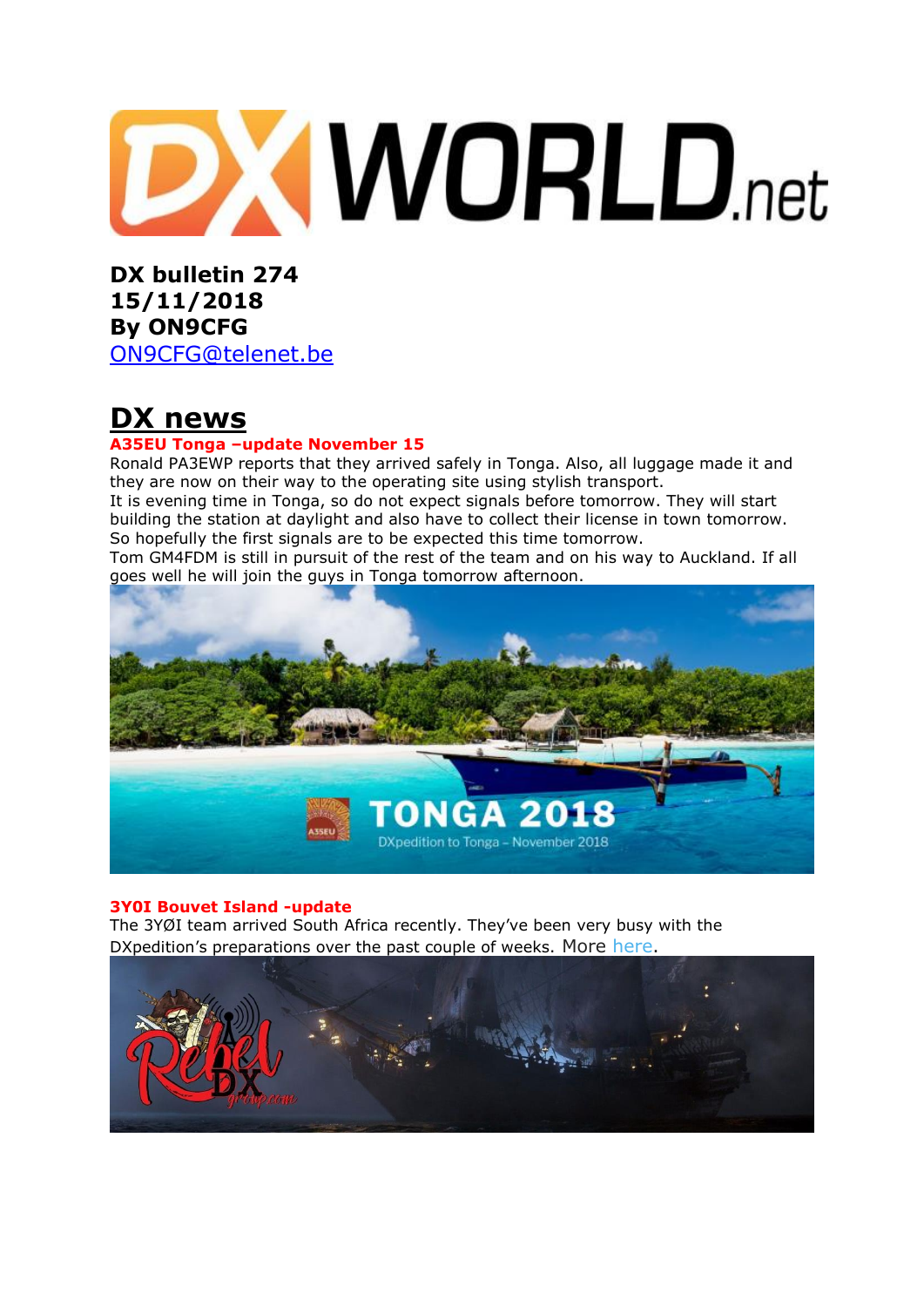# **DXCC This week on HF**

**5H, TANZANIA** Maurizio, IK2GZU is once again operating as 5H3MB until November 28 (mission for work in the Ilembula orphanage and hospital). Operation during his spare time on HF using CW, SSB and RTTY. QSL via bureau, direct or Club Log OQRS.

**5R, MADAGASCAR** Alex K2BB, Pavel UU0JR and team will be QRV as 5R8UM and 5R8RG from Nosy Be Island, AF-057. Activity from November 19 until November 29 from 160 to 10 meter using CW, SSB and digital. QSL via Club Log OQRS and LoTW. [https://5r8-](https://5r8-2018.com/) [2018.com/](https://5r8-2018.com/)

**5U, NIGER** Pierre, HB9AMO will once again be active as 5U9AMO from November 20 until December 3. Activity on HF using CW. QSL via M0URX, OQRS and LoTW. <http://www.hb9amo.net/5u9amo.php>

**5X, UGANDA** Alan, G3XAQ will be QRV as 5X1XA between November 17 and November 25. Activity primarily to enter CQWW CW on 20 meter. QSL via G3SWH.

**7Q, MALAWI** Karl, DK3WV is QRV as 7Q7W from Lilongwe until November 28. Operation from 40 to 6 meter using CW, SSB and FT8. QSL via home call.

**8P, BARBADOS** A team with DK1BTn DL4WK, DL6SAK, DL7DF, DL7KL, DL7UFR and SP3CVY is QRV as 8P9AE until November 20. Operation with 3 stations from 160 to 10 meter using CW, SSB and digital. <http://www.dl7df.com/8p9/>

**8Q, MALDIVES** Braco, E77DX is operating from Baa Atoll as 8Q7DX until November 25. Operation from 160 to 10 meter with an entry in the CQWW DX CW Contest. QSL via OE1EMS.

**9Y, TRINIDAD & TOBAGO** Nick, VE3EY will once again be active as 9Y4/call from November 19 until November 26. This includes an entry in the CQ WW DX CW contest. QSL via home call, Club Log OQRS and LoTW.

**A3, TONGA** Ronald PA3EWP, Martin PA4WM and Tom GM4FDM will be active as A35EU from the Heilala Lodge Resort, Tonga. They leave Europe on November 13 and will leave Tonga on November 27. They hope to operate three stations and use vertical antennas including VDAs. They will be attempting operations on 160 and 80m using inverted L type antennas. 60m is not included on the licence, but we will enquire about inclusion on arrival. CW/SSB and RTTY into Europe will be our main priority. We will use Elecraft K3s along with amplifiers, and have already constructed 2 element VDAs for 30 20 and 17m with verticals for 15,12 and 10m. 40 and 80m vertical raised and tuned radials, 160m will be Inverted L. QSL via GM4FDM, direct or bureau, LoTW, OQRS Club Log. <https://tonga.lldxt.eu/>

**C6, BAHAMAS** Rich, N0HJZ will be operating as C6ARW from Grand Bahama between November 20 and November 27. QSL via home call.

**FG, GUADELOUPE** Bruno, F5CFX is QRV as FG/call until November 22. Operation in 'holiday-style' on 40 and 20 meter in digital mode. QSL via home call.

**HC, ECUADOR** Uwe, DL8UD will be QRV as HC5M from Cuenca between November 21 and November 28. An entry in the CQ WW DX CW contest is included, outside the contest he will be around from 160 to 10 meter using CW and SSB. QSL via DL8UD, direct or bureau.

**HK, COLOMBIA** Lothar, DK8LRF is once again active as HK3JCL until March 2019 from Finca Ligia. Operation mostly in his evenings on 20 meter SSB. QSL via home call, direct or bureau.

**J6, ST LUCIA** Gerd, DL7VOG is operating as J68GU until November 25. QRV on HF using RTTY and FT8. QSL via home call, direct or bureau, Club Log OQRS.

**J6, ST LUCIA** Gary, K9AW is now active as J68GD until February 2, 2019. QRV from 160 to 10 meter using CW and SSB. Participation in the CQ WW CW contest. QSL via K9AW, LoTW. Logs uploaded to Club Log.

**J8, ST VINCENT & GRENADINES** A team with VE7NY, N7QT, KO8SCA, K7AR, VE7CT and VE7XF will be QRV as J8NY between November 21 and November 28. Activity from 160 to 10 meter using all modes. QSL via VE7NY. An entry in the CQWW CW contest is included.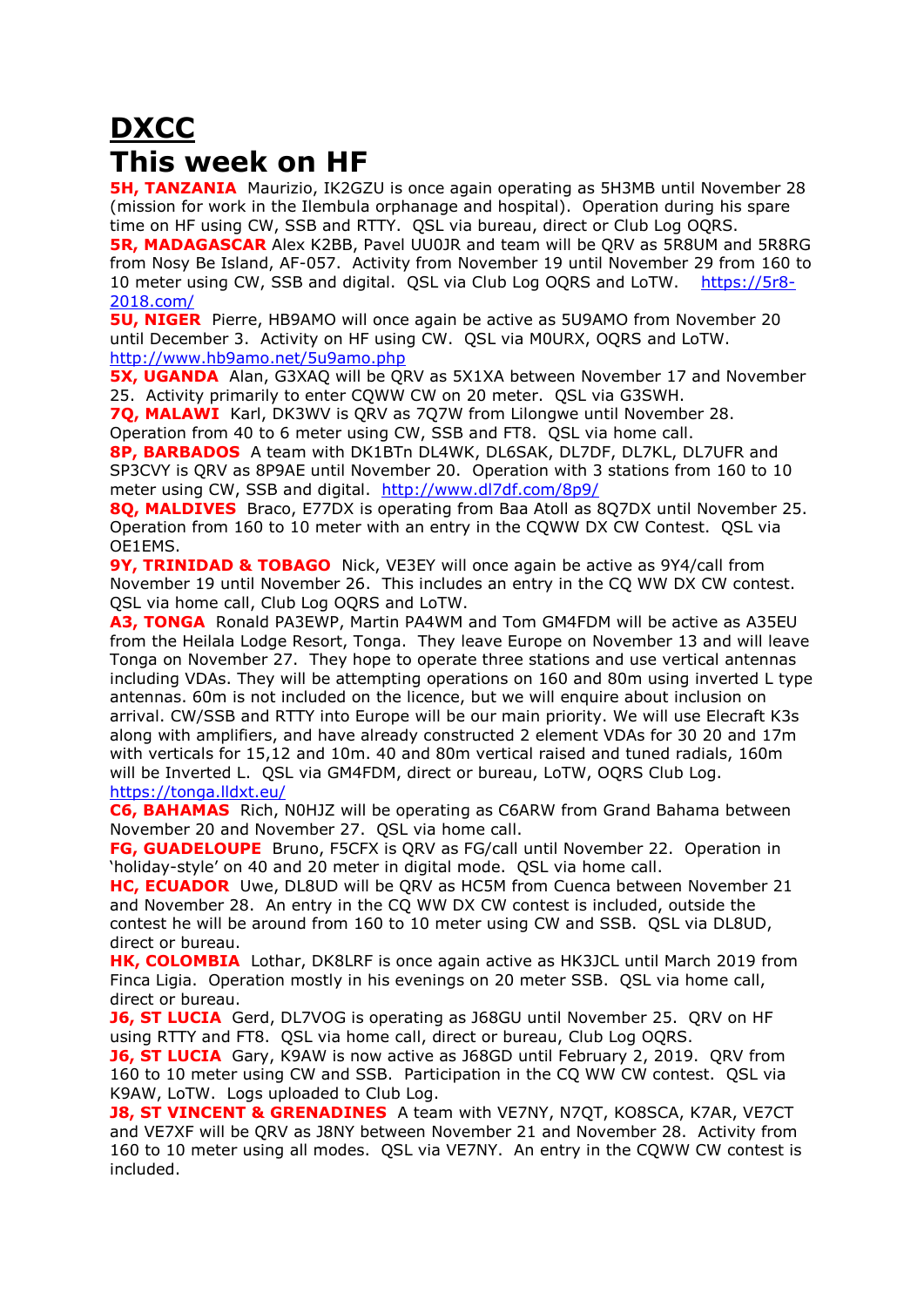**JD1, MINAMI TORISHIMA** Take, JG8NQJ will ba back at the weather station from November 15 for about 3 months. Activity during his spare time on HF using SSB with some RTTY. QSL direct via JA8CJY, bureau via home call.

**JD1, OGASAWARA** Masa JH1HHC and Hideo JI1CRM will be QRV as JD1BPH and JI1CRM/JD1 from Komagari, Chichijima Island. Activity from November 22 until December 7. Operation from 160 to 6 meter using CW, SSB, RTTY and FT8.

**KP2, US VIRGIN ISL** John KE4PLT and Ernesto KN4PUD are operating from ST John as KP2/calls until November 16. Activity on 40, 20, 17, 15 and 10 meter. QSL via homecalls, OQRS.

**P2, PAPUA NEW GUINEA** Roly, ZL1BQD will once again be active as P29RR from November 20 until December 4. Activity on HF with focus on FT8. An entry in the CQWW CW contest is included. QSL via home call.

**P4, ARUBA** John, W2GD will once again be active as P40W from November 19 until November 27. An entry the CQ WW DX CW contest is included, outside the contest he will be active from 160 to 10 meter using CW and SSB. QSL via LoTW or direct to N2MM. **P4, ARUBA** Frank, PH2M will be active in 'holiday-style' as P4/call between November 17 and November 29. Activity from 80 to 10 meter using SSB and FT8. QSL via home call, bureau or direct, LoTW.

**PJ4, BONAIRE** Look for K4BAI and KU8E as PJ4A during the CQ WW CW contest. Activity before and after the contest between November 18 and November 27 as PJ4/calls. QSL for all calls via K4BAI.

**PJ7, ST MAARTEN** Oleh, UR5BCP will be active as PJ7/call between November 17 and November 21. Operation on HF using 100 Watts and wire antennas. QSL via KD7WPJ. **PJ7, ST MAARTEN** Tom, AA9A will once again be operating as PJ7AA from November 17 until December 8. Operation from 80 to 10 meter using CW, SSB and digital. QSL via home call.

**T8, PALAU** Nobu, JA0JHQ will once again be QRV as T88PB from November 23-26. The main goal is the CQ WW DX CW contest. QSL via LoTW or direct via home call.

**V6, MICRONESIA** Toru, JH0CJH is QRV as V63YAP from Yap Island until November 18. Operation on HF. QSL via home call, LoTW.

**V6, MICRONESIA** Sho, JA7HMZ will once again be operating as V63DX from Pohnpei. Operation between November 19 and November 26. QRV from 160 to 6 meter with an entry in the CQWW CW contest as V6A. QSL via home call, direct only.

**V6, MICRONESIA** Shuji, JA1FMN will be QRV as V63PSK from Weno Island (OC-011) between November 19 and November 25. Activity from 40 to 15 meter using FT8 and JT65. QSL via home call, logs on Club Log.

**VK9X, CHRISTMAS ISL** Michael, DF8AN is QRV as VK9XQ until November 16. Operation from 160 to 6 meter using mainly CW, RTTY and other digital modes. QSL via home call, direct or bureau.

**VP2E, ANGUILLA** Art WA7NB and John N2LK will be active as VP2EAB and VP2EJS from November 18 until November 26. Operation from 160 to 10 meter using CW, SSB and digital. QSL via homecalls.

**VP2E, ANGUILLA** Rich KE1B and Anna W6NN will be operating in 'holiday-style' as VP2EAQ and VP2EAR from November 19 until November 28. Operation from 40 to 10 meter using CW, SSB and digital. QSL via homecalls, LoTW.

**VP2M, MONTSERRAT** Rob M0VFC, Dan M0WUT and Dom M0BLF will be active as VP2MUW from November 17 until November 23. Activity from 80 to 10 meter using CW and SSB only. [https://vp2muw.com](https://vp2muw.com/)

**VP2V, BRITISH VIRGIN ISL** Dave, WJ2O will be operating as VP2V/call between November 21 and November 27. An entry in the CQWW CW contest is included. Outside the contest is the focus on WARC bands. QSL via N2ZN.

**VP8/SH, SOUTH SHETLAND** Lee, DS4NMJ is active as DT8A from the King Se-Jong Korean Antarctic Scientific Base. Operation during his spare time until end December 2018. QSL via HL2FDW.

**VP9, BERMUDA** Georg, DK7LX is active as VP9/call until around November 20. Activity from 80 to 10 meter using CW. QSL via OQRS and home call.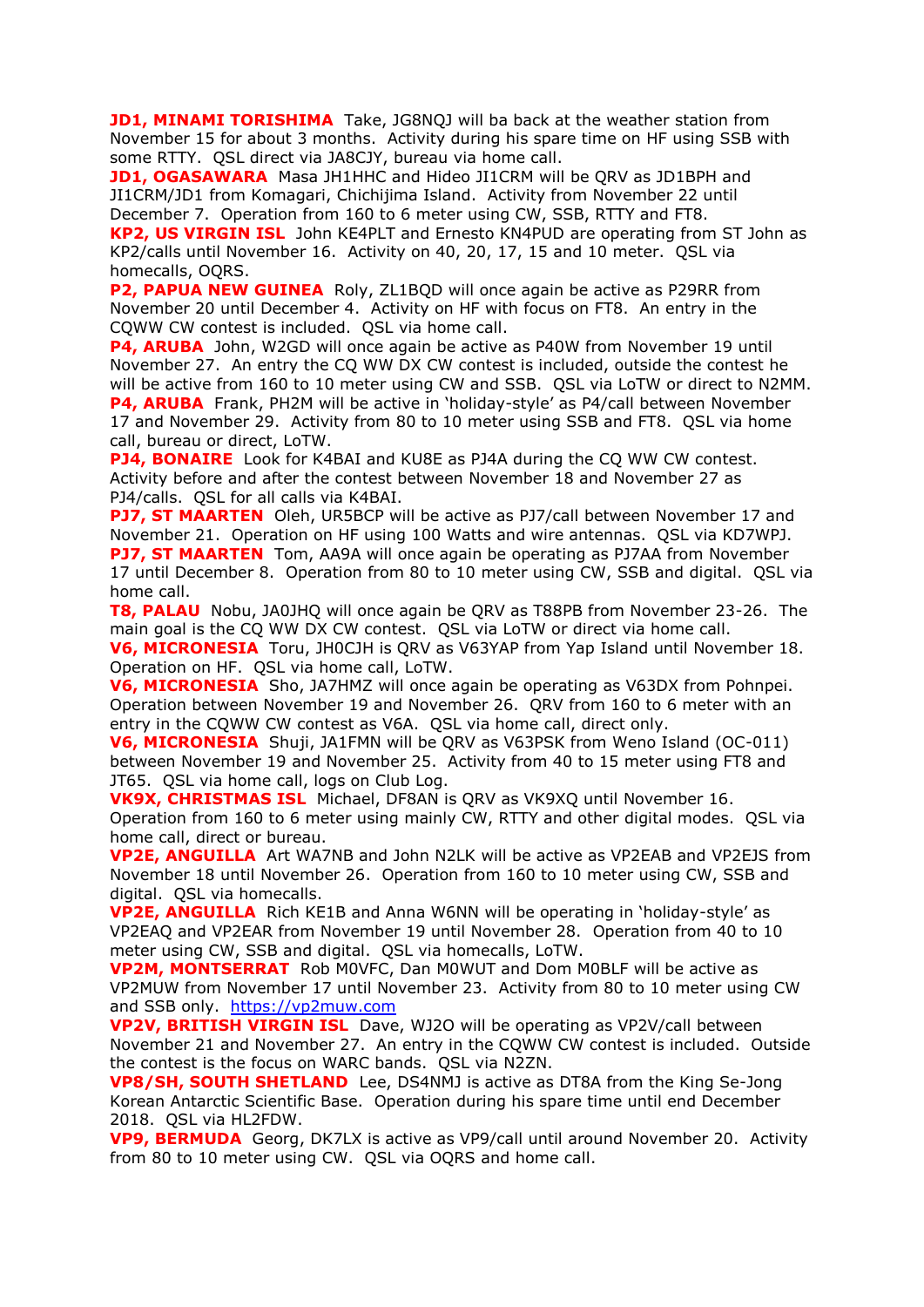**XV, VIETNAM** Mats, SM6LRR/RM2D will be active from Phan Tiet as XV9D between November 19 and December 1. Operation in 'holiday-style' with efforts for CQWW CW contest. QSL via LoTW.

**ZA, ALBANIA** Henning OZ1BII will be QRV as ZA/OU2I between November 21-26. Activity on HF using CW only, focus on WARC bands. QSL via OU2I.

**ZF, CAYMAN ISLANDS** Stan, K5GO is once again operating as ZF9CW until early December.

# **Coming up soon**

**4W, TIMOR-LESTE** Tae-su DS3EXX and Kun HL1AHS will be operating from Caimeo Beach Resort as 4W/calls between November 26 and December 3. Activity on HF using CW, SSB and FT8. QSL via LoTW or homecalls.

**8Q, MALDIVES** Masa, JR3RIU will be QRV as 8Q7JX from November 23 until November 25. Operation mainly during the CQWW CW contest. QSL via home call.

**C6, BAHAMAS** Brian, ND3F will be operating as C6AQQ from Nassau between November 24 and December 1. An entry in the CQWW CW contest is included. FT8 activity outside the contest. QSL via N3IQ.

**FS, SAINT MARTIN** Paul FS/K9NU, Marco FS4WBS, John FS/W9ILY, Mike FS/W9MK and John FS/K9EL will be operating between November 28 and December 7. QRV from 160 to 6 meter using CW, SSB and digi. QSL via homecalls, direct or bureau, LoTW and Club Log OQRS. <http://www.k9el.com/SaintMartin2018/SXM2018.htm#Team>

**TK, CORSICA** A large team with TK5EP, S53CC, S53F, S53MM, S53RM, S53WW, S55OO, S57C, S57K, S57L & S57VW will be operating as TK0C during the CQ WW CW contest. Operation before and after contest as TK/calls.

# **DXCC Timeline**



# **DXWORLD**<sub>net</sub> **FEATURED DXPEDITIONS TIMELINE**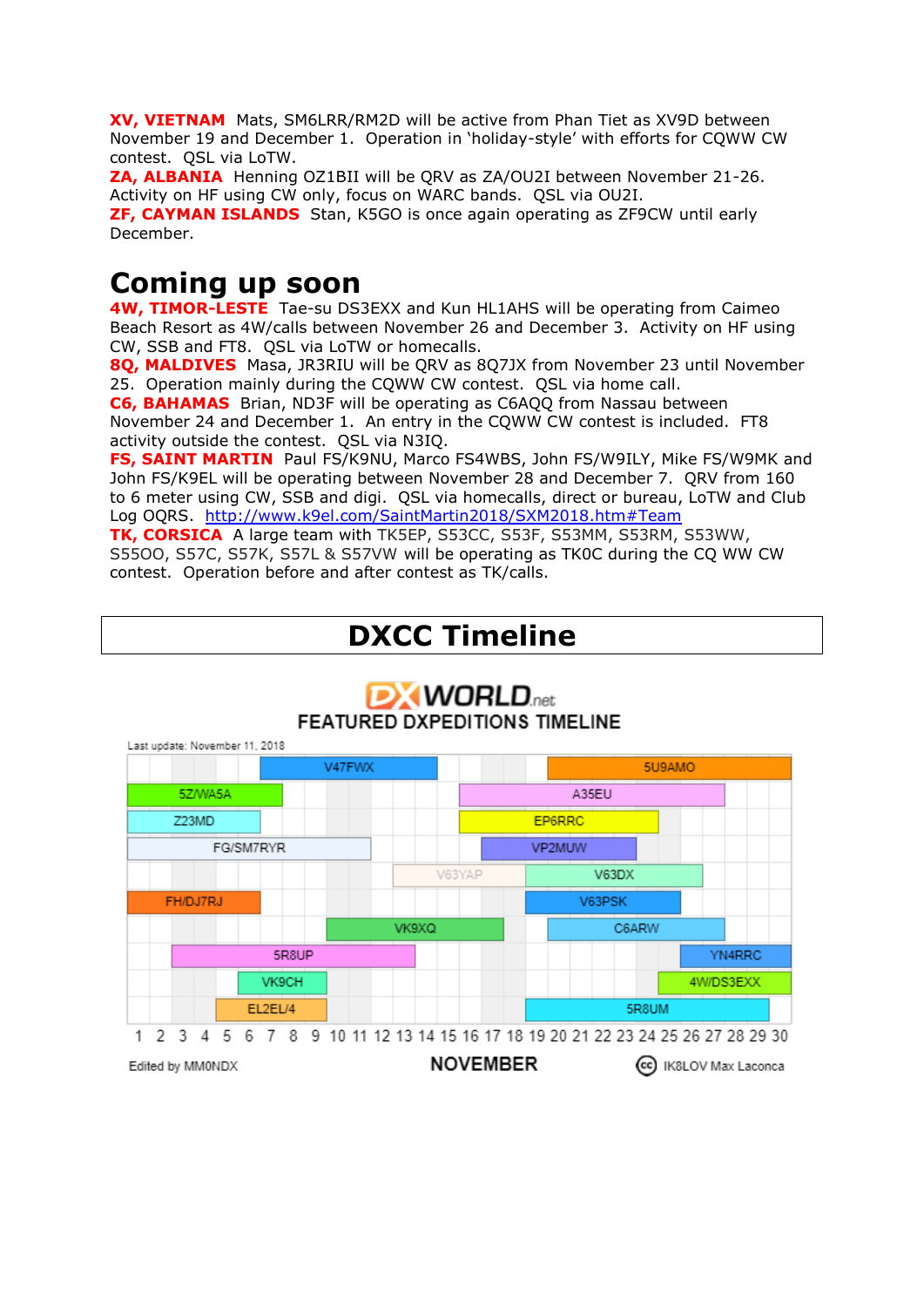# **QSL preview**



# **On the scene**

**The Rebel DX group now in Capetown, soon as 3Y0I…**

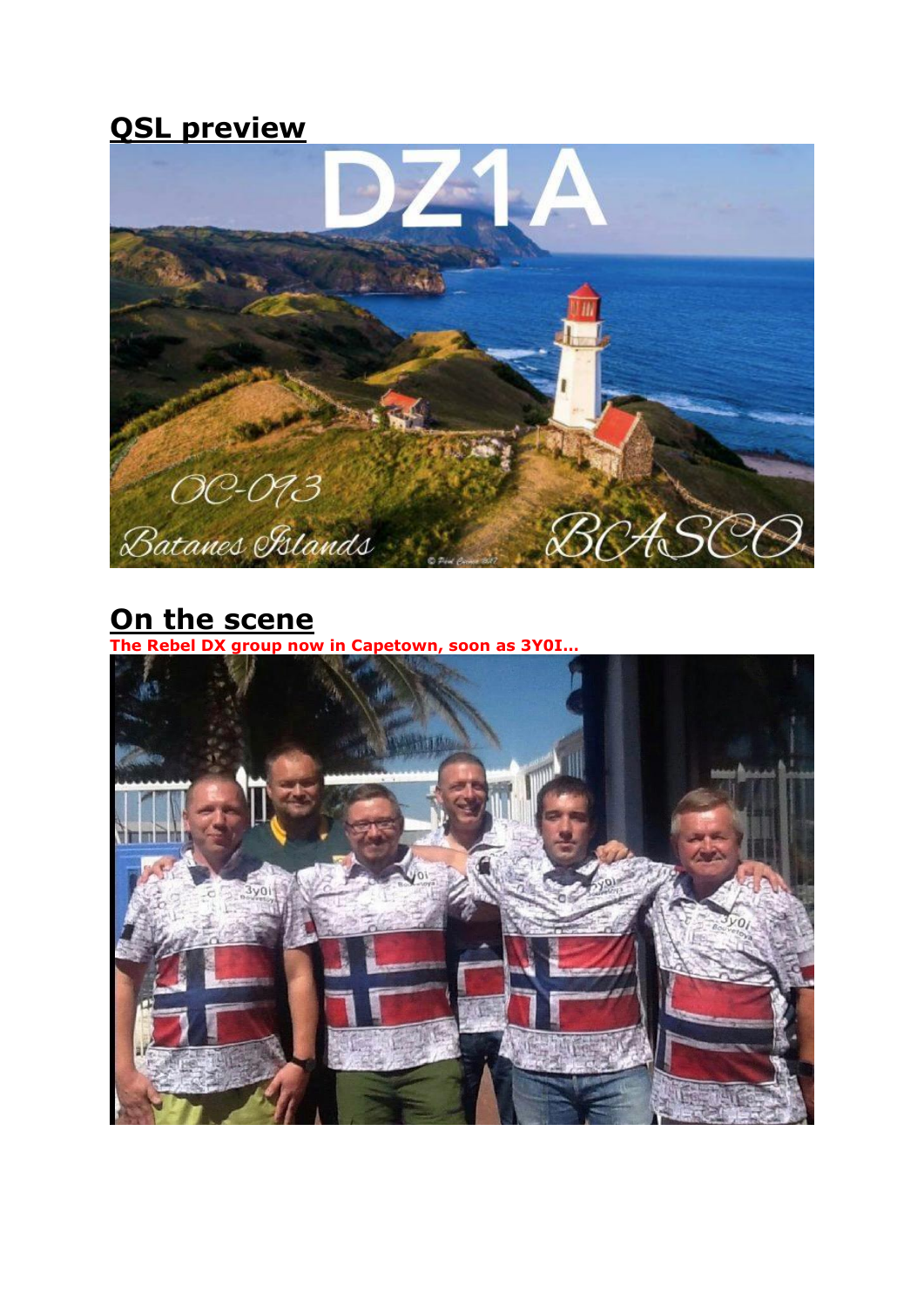# **IOTA This week on HF**

### **AFRICA**

**AF-090 Sainte Marie Isl** Eric, F6ICX is once operating as 5R8IC until February 2019. Operation on HF using mostly CW. QSL via home call.

# **ASIA**

**AS-189 Shif Isl** After more than a year of hard work and with the great support of Iranian Amateur Radio League (CRA) Russian Robinson Club are glad to announce an IOTA/DXCC DXpedition to Shif Island AS-189 NEW as EP6RRC**.** Dates of activity: November 16-24, 2018. Plan is to be active with 3 stations from 160 to 10 meter using CW, SSB and FT8. More on<https://dxpedition.wixsite.com/ep6rrc>

### **NORTH AMERICA**

**NA-047 Baffin Isl** Mike, VE2XB is operating as VY0BRR until end 2018. Operation during his spare time, mostly on 40 meter. QSL via home call.

### **OCEANIA**

**OC-093 Batan Isl** Audie DU1ZDR and Gazelle DU1ZDQ will be QRV as DDZ1A/DU2 on November 19-20. Operation on the IOTA frequencies. QSL information on QRZ.com. **OC-129 Visayan Isl** Bill, G0CXF is operating as DU7/call for a stay of 6 months on the Camotes Islands. Operation on 80, 40, 20 and 6 meter using SSB and PSK with a focus on Europe, USA, Australia and Canada.

### **SOUTH AMERICA**

**SA-019 Santa Barbara Isl** A team with PS8NF, PY1AX, PY6AWU, PY6BA, PY6HD and PY6RT is active as ZY6V until November 19. Operation from 160 to 6 meter using CW, SSB and FT8. QSL via Club Log OQRS, LoTW or direct via PY6HD.

# **Coming up soon**

### **NORTH AMERICA NA-013 Big Corn Isl** Members of the Russian Robinson Club Yuri RM0F, Sergey

R4WAA, Sergey RZ3FW, Yuri N3QQ and Elena RC5A will be active as YN4RRC, H7/RM0F, H7/R4WAA and H7/RC5A from November 26 until December 6. Operation from 160 to 10 meter using CW and SSB.

**NA-057 Roatan Isl** W1UE, K1XM and KQ1F will be operating as HQ9X during the CQWW DX contest (November 24-25). Before and after they will sign as HR9/calls.

# **ANNOUNCEMENTS**

# **Announced DX**

# *THE NEWCOMERS*

**5X, UGANDA** The Italian DXpedition Team will be active from Uganda September/October 2019. Look for them as 5X0T using CW, SSB and RTTY and as 5X0X using FT8. More to follow.

**A3, TONGA** Grant VK5GR informs: After three successful IOTA activations so far, I have definitely got itchy feet to do another. My current project is to visit Tonga in October 2019. This time I hope to take a team of amateur operators with me so that we can mix more on air time with more holiday time for the family. It is very early days at this point so no firm commitments. I expect things to firm up after Christmas 2018 when further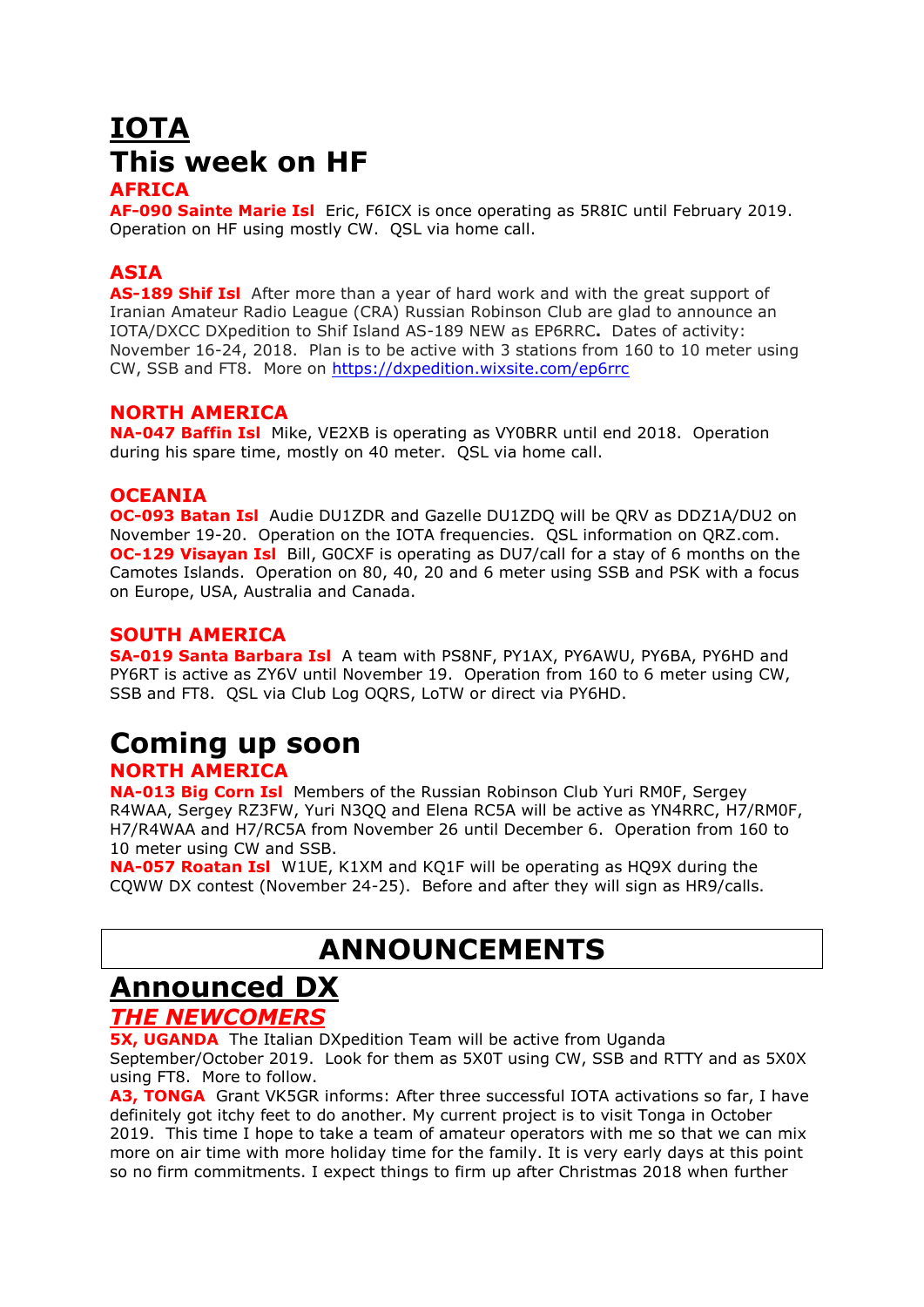details will be announced. Loose plans are in place for at least the OCDX SSB Contest and possibly CQ WW RTTY and / or OCDX CW as well.

**TT, CHAD** The Italian DXpedition Team is going to Chad in March 2019. TT8RR for CW, SSB and RTTY, TT8XX for FT8. More to follow.

# *THE REMINDERS*

**3Y, BOUVET ISL** An experienced team with Dom 3Z9DX, Stanislaw SP8S, Branko YU4DX, Tack JE1CKA, Mieczyslaw SP3CMX, Marcin SP5ES, Jose CT1IDV and Tedy (logistics) will be operating from Bouvet during the southern hemisphere's summer, to be announced later. The cruise to Bouvet from South Africa will take 12 days, the intention is to stay 2 weeks on the island. More details soon. <https://bouvetoya.org/>

**7P, LESOTHO** Rune, LA7THAand team will be operating the first part of March 2019. Approx 10 days of operation with the focus on the low bands. More to follow.

**7Q, MALAWI** Susan W7KFI and Don K6ZO will be operating from Embangweni during the CQWW CW contest as 7Q7M and 7Q6M. Operation on all bands but with a focus on 20 and 40 meter outside the contest.

**9L, SIERRA LEONE** The F6KOP team will be active as 9LY1JM from Banana Island (AF-037) between January 9 and January 21. More to follow.

**CY9, SABLE ISL** THE CY0 DXpedition team with 7 operators will be active somewhere in 2019. It is rare on CW and a big effort will be made for this. More to follow.

**E5, SOUTH COOK ISL** Hans-Martin, DK2HM will be operating from Rarotonga as E51HMK during March 2019. Full info to follow later…

**E6, NIUE** Alex, 5B4ALX will be operating as E6ET between March 19 and April 2, 2019. Activity from 160 to 6 meter using CW, SSB and digital. QSL via home call, Club Log OQRS and LoTW. <http://www.5b4alx.cloud/e6et-niue-2019/>

**ET, ETHIOPIA** December is Youngsters On The Air [\(YOTA\)](https://www.ham-yota.com/december-yota-month-application-is-open/) month. The idea is to show the amateur radio hobby to young people and to encourage youngsters to be active on the amateur bands. As part of YOTA month, Bob Johnson, W9XY, and Ken Claerbout, K4ZW will travel to Ethiopia to team up with the club at the Addis Ababa University, Institute of Technology and club station ET3AA. More details will be forthcoming.

**FO, FRENCH POLYNESIA** Rich KE1B and Anna W6NN will be QRV as FO/KE1B between April 21 and May 3, 2019. Activity on 20 meter using FT8. QSL via KE1B, LoTW.

**FW, WALLIS & FUTUNA** Nobby, G0VJG informs DX-World that he has plans to be active from Wallis Island early next year. Flights are already booked and callsign requested. In addition, he hopes side-trips to Futuna and Fiji will also be possible. Focus on Europe, SSB & FT8. Full info to follow in the coming months.

**HC8, GALAPAGOS ISL** Team HD8M with Jim WB2REM, Bill W2WCM and David HC5DX will once again be QRV between February 27 and March 6, 2019. QSL via WB2REM, direct, Club Log OQRS and LoTW. <http://www.hd8m.com/>

**J8, GRENADINES** Brian, GW4DVB will once again be operating during his spare time as J88PI. QRV between May 7 and May 14, 2019 from 40 to 6 meter using mainly SSB. QSL via home call.

**T2, TUVALU** Next T2AR mini-DXpedition is planned for January 2019. Focus will be on low bands (including 160m), with QRO. QSL via 3D2AG (PayPal). Only paper logs used, no systematic LoTW. Digimode QSOs will be uploaded to QRZ.com after the expedition. QSL via 3D2AG.

**T31, CENTRAL KIRIBATI** From February 16 until March 5, 2019 a group of 6 operators will be active from Kanton Island as T31EU. The license is confirmed by CCK and they have permission from the Phoenix Island Protected Area (PIPA).

Operators: DL2AWG Guenter, DL6JGN Hans, DJ9RR Heye, DM2AUJ Wolf, DK5WL Joe and PA3EWP Ronald. Operating from 10-160m in the main modes CW, SSB, RTTY and some FT8. QSL via DL2AWG. Before and after the DXpedition we will be active from Tarawa T30, (holiday style).

**T32, CHRISTMAS ISL** Nobu, JA0JHQ will be QRV as T32NH from Kiribati. Operation between December 5 and December 11. Operation from 160 to 6 meter using CW and FT8. An entry in the ARRL 10m contest is included (Dec 8-9). QSL via home call.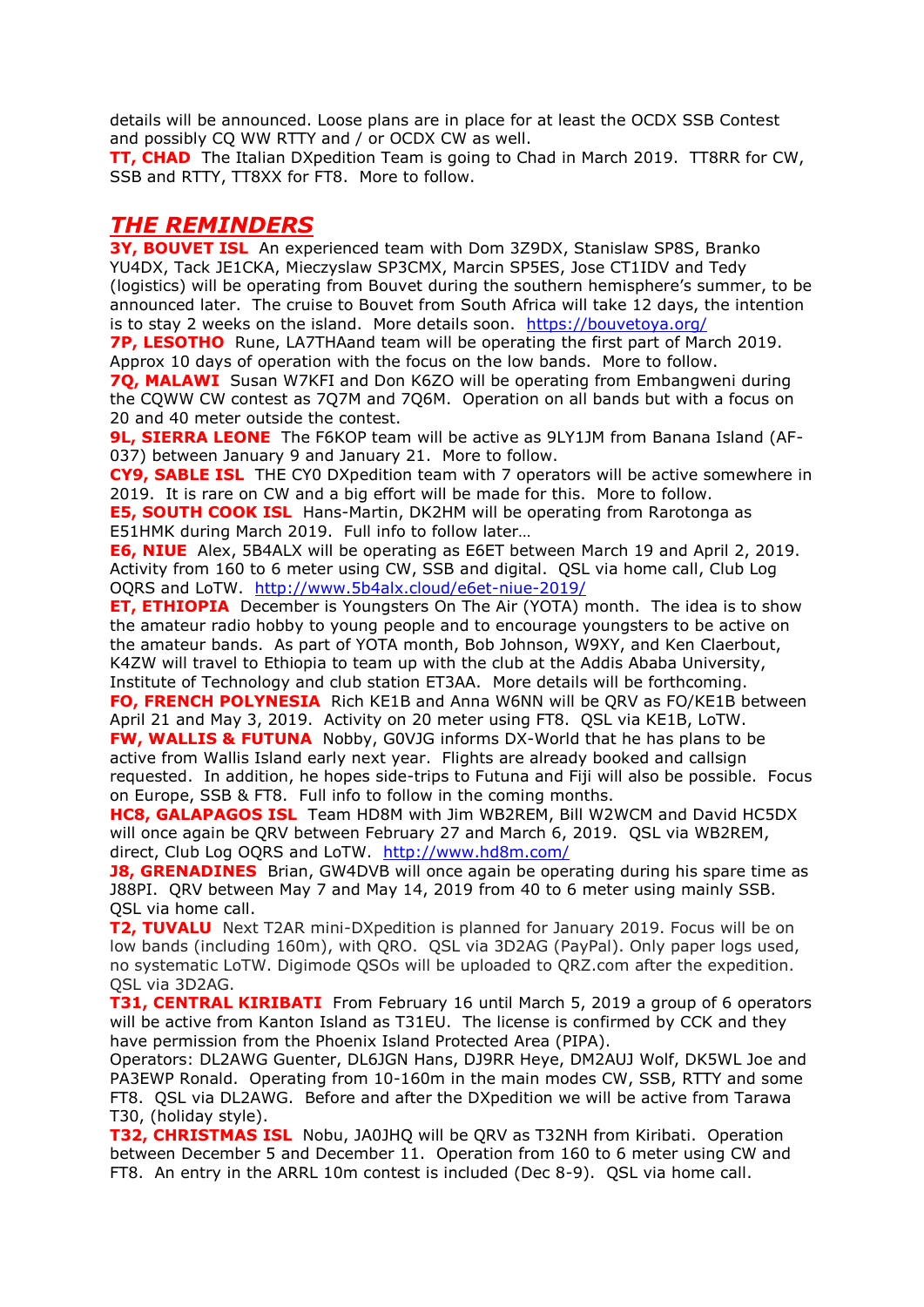**VP2M, MONTSERRAT** A group of hams from The Villages Amateur Radio Club in The Villages, Florida will be operating during the CQWW DX SSB contest under the call sign VP2MDG. Prior to and after the contest they will be operating from Montserrat using their own VP2M callsigns. The team members are George, K2DM/VP2MDG, Dennis N0SMX/VP2MMX, Jim AL7BA/VP2MAL and Frank KA1AF/VP2MAF.

**VP6, PITCAIRN ISL** A large team of 14 operators will be operating in October 2019. Operation on all bands using all modes. More to follow.

**XX, MACAO** A large 15-man team will be operating as XX9D between February 11-26, 2019. Operation from 160 to 6 meter using CW, SSB and digital modes. QSL via DL4SVA, OQRS Club Log, LoTW. <http://xx9d.mydx.de/>

**YJ, VANUATU** Daniel, VK4AFU will once again be operating as YJ0AFU from Port Vila from December 25 until January 1, 2019. Activity from 160 to 6 meter using CW, SSB and digital.

**YS, EL SALVADOR** Tom, KC0W has approval for YS/call during January/February 2019. Focus on CW for Asia and Europe from 80 to 6 meter. QSL via home call.

**ZF, CAYMAN ISL** Frank, K3TRM will be QRV as ZF2RM, dates not known yet. He specifically mentions Cayman Brac, therefore his call may change to ZF9/ZF2RM when operating from there.

**ZF, CAYMAN ISL** Pete, K8PGJ will once again be QRV from Grand Cayman as ZF2PG between January 12 and January 20, 2019. Operation on HF. QSL via home call, LoTW.

# **Announced IOTA**

# *THE NEWCOMERS*

**NORTH AMERICA**

**NA-057 Roatan Isl** Look for N2WQ, SP4Z and LZ5VV as HQ9X during the CQ WW CW contest. Before and after they will sign as HR9/calls. QSL via homecalls. **NA-249 Culebra Isl** A team will be operating as KP3RE on February 22-24, 2019. Culebra is part of the Puerto Rico Coastal Island group. QSL via LoTW and Club Log.

# *THE REMINDERS*

# **AFRICA**

**AF-037 Banana Isl** The famous team F6KOP will be active from Sierra Leon in either January or February 2019. More to follow. [http://www.f6kop.com/2018/09/23/la](http://www.f6kop.com/2018/09/23/la-prochaine-expedition-de-f6kop-sera-en/)[prochaine-expedition-de-f6kop-sera-en/](http://www.f6kop.com/2018/09/23/la-prochaine-expedition-de-f6kop-sera-en/)

**AF-045 Goree Isl** A team with 6W1KI, 6W1PZ, 6W1QL, 6W7JX and others will be operating as 6V1A on December 7-9. Operation on HF using CW and SSB with 2 stations.

**AF-078 Carabane Isl** Alfredo, IK7JWX and team are planning a humanitarian DXpedition for 10 days in November 2018. Callsign is pending. More to follow.

### **EUROPE**

**EU-112 Shiant Isles** Col will be active as MS0INT from EU's 5<sup>th</sup> most wanted IOTA, dates to be confirmed…more to follow…

**EU-192 Kataja Isl** A team of 6 Swedish operators will be operating as 8S2K from this new IOTA. QRV in late May or first week of June 2019. Transport to Kataja Island and lodging is confirmed with locals. There will be 4 stations active for 5 days, running full legal power and verticals. Sweden has today maximum 200 watts legal power, BUT permission for 1 KW is requested and will be used if permitted.

### **NORTH AMERICA**

**NA-013 Big Corn Isl** Members of the Russian Robinson Club Yuri RM0F, Sergey R4WAA, Sergey RZ3FW, Yuri N3QQ and Elena RC5A will be active as YN4RRC, H7/RM0F,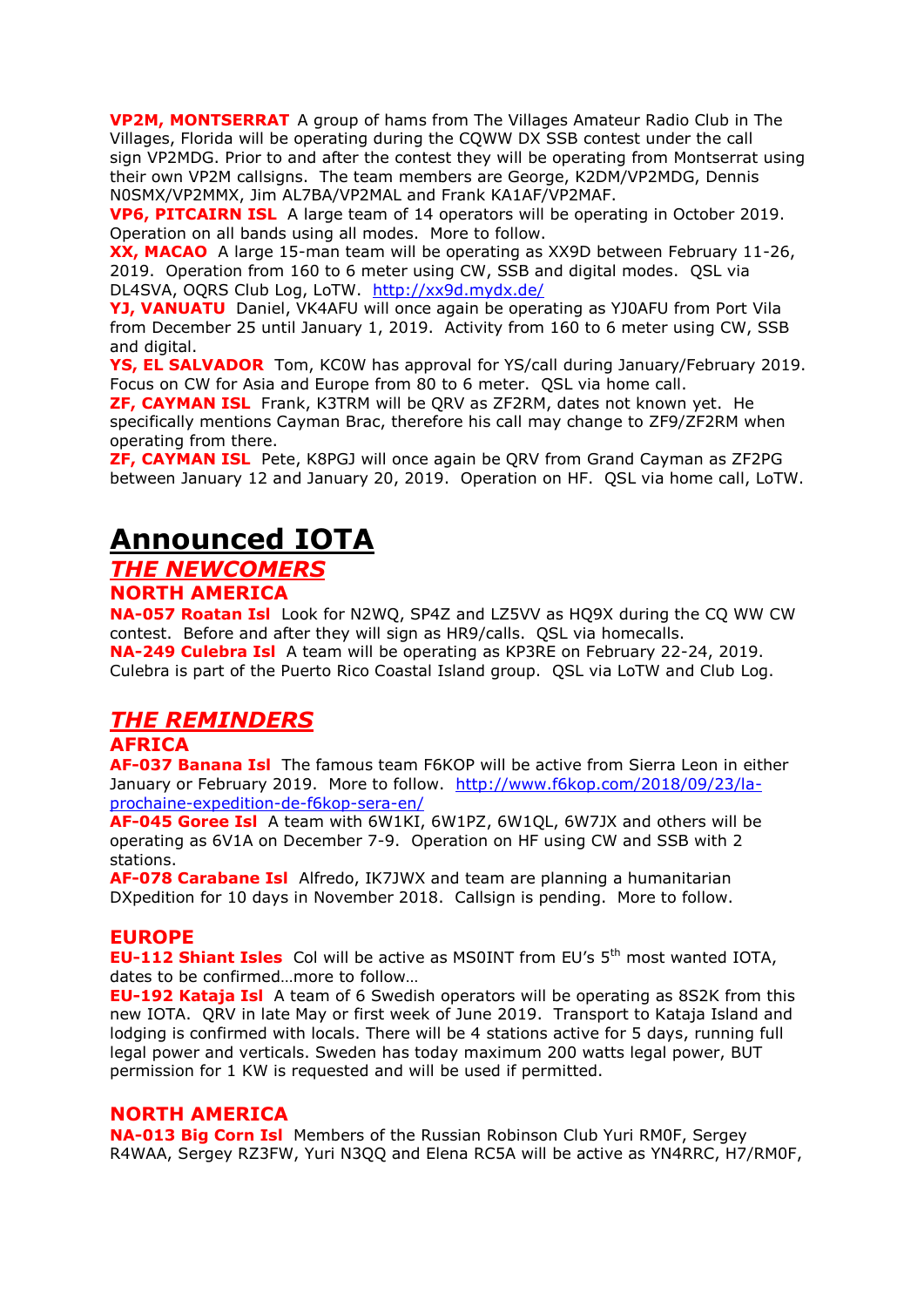H7/R4WAA and H7/RC5A from November 26 until December 6. Operation from 160 to 10 meter using CW and SSB.

**NA-057 Roatan Isl** W1UE, K1XM and KQ1F will be operating as HQ9X during the CQWW DX contest (November 24-25). Before and after they will sign as HR9/calls. **NA-122 Beata Isl** A large team will be operating as HI1LT between January 20 and January 28, 2019. Operation on HF using CW, SSB and digital modes. QSL via W2CCW.

### **OCEANIA**

**OC-025 Manus Isl OC-153 Daru Isl**

Derek G3KHZ, Hans SM6CVX and Eddy K5WQG will be operating from these 2 islands. Manus Isl from around 1200Z January 31 until February 5, 2019. QSL via SM6CVX. Daru Isl from around 1200Z February 6 until February 11, 2019. QSL via G3KHZ. Operation from 40 to 15 meter using CW, SSB and RTTY. QSL direct or OQRS.

### **OC-113 Maria Est Atoll OC-297 Morane Atoll**

Cezar VE3LYC and Adrian KO8SCA will be active as TX0A from Maria Est and as TX0M from Morane between December 4 and December 18. OC-113 was operated from once, more than 28 years ago, and currently ranks #6 on the Most Wanted IOTA List, while OC-297 is a new IOTA reference. QSL via Club Log OQRS for both calls. [https://tx0a](https://tx0a-tx0m.weebly.com/)[tx0m.weebly.com/](https://tx0a-tx0m.weebly.com/)

# **Special calls**

# *THE NEWCOMERS*

**FG, GUADELOUPE** The special event station **TO40R** operates in the context of the transatlantic solo sailing race "Route du Rhum" from Guadeloupe (NA-102). QRV until November 25. QSL only via bureau and LoTW.

**ON, BELGIUM** Look for **ON1418END** during November. Operators from ARC ON4HRT will be on air to commemorate the end of WWI from 160 to 10 meter using CW, SSB and digital modes. QSL see QRZ.com or<http://www.on4hrt.org/>

**UA, RUSSIA R130ANT** and **R130TU** are QRV until end November, this to celebrate the  $130<sup>th</sup>$  birthday of pioneer aircraft designer Andrei Nikolayevich Tupolev. A special award will be available as well. QSL via UA3IIZ.

**VE, CANADA VO1A** is the special call to commemorate the end of WW I. Activity during November. QSL via Club Log QORS, via VO1IDX and LoTW.

# *THE REMINDERS*

**4K, AZERBAIJAN** Look for **4K100W** by Vlad 4K9W until end 2018. This to celebrate the 100<sup>th</sup> anniversary of the founding of the Azerbaijan Democratic Republic. QSL via Club Log OQRS or via DL6KVA.

**5W, SAMOA** Atsu, 5W1SA will be operating as **5W20SAMOA**, this to celebrate 20 years activity of 5W1SA, who already logged more than 100k QSO. QRV during 2018. <http://df0che.darc.de/dm200lfs.php>

**DL, GERMANY** Look for **DJ70WAE** (special DOK 70WAE) throughout 2018, this to mark the 70<sup>th</sup> anniversary of the Worked All Europe Award. OSL via bureau.

**DL, GERMANY DK200MARX** (special DOK 200KM) celebrates Karl Marx's 200<sup>th</sup> anniversary during 2018. QRV on all bands and all modes. QSL via DK5PZ direct, Club Log OQRS.

**DL, GERMANY DA200FWR** (special DOK FWR200) draws attention to the 200th birthday of Friedrich Wilhelm Raiffeisen, a German pioneer of forms of cooperative economy in the 19th century. His ideas and works were recognised by UNESCO as an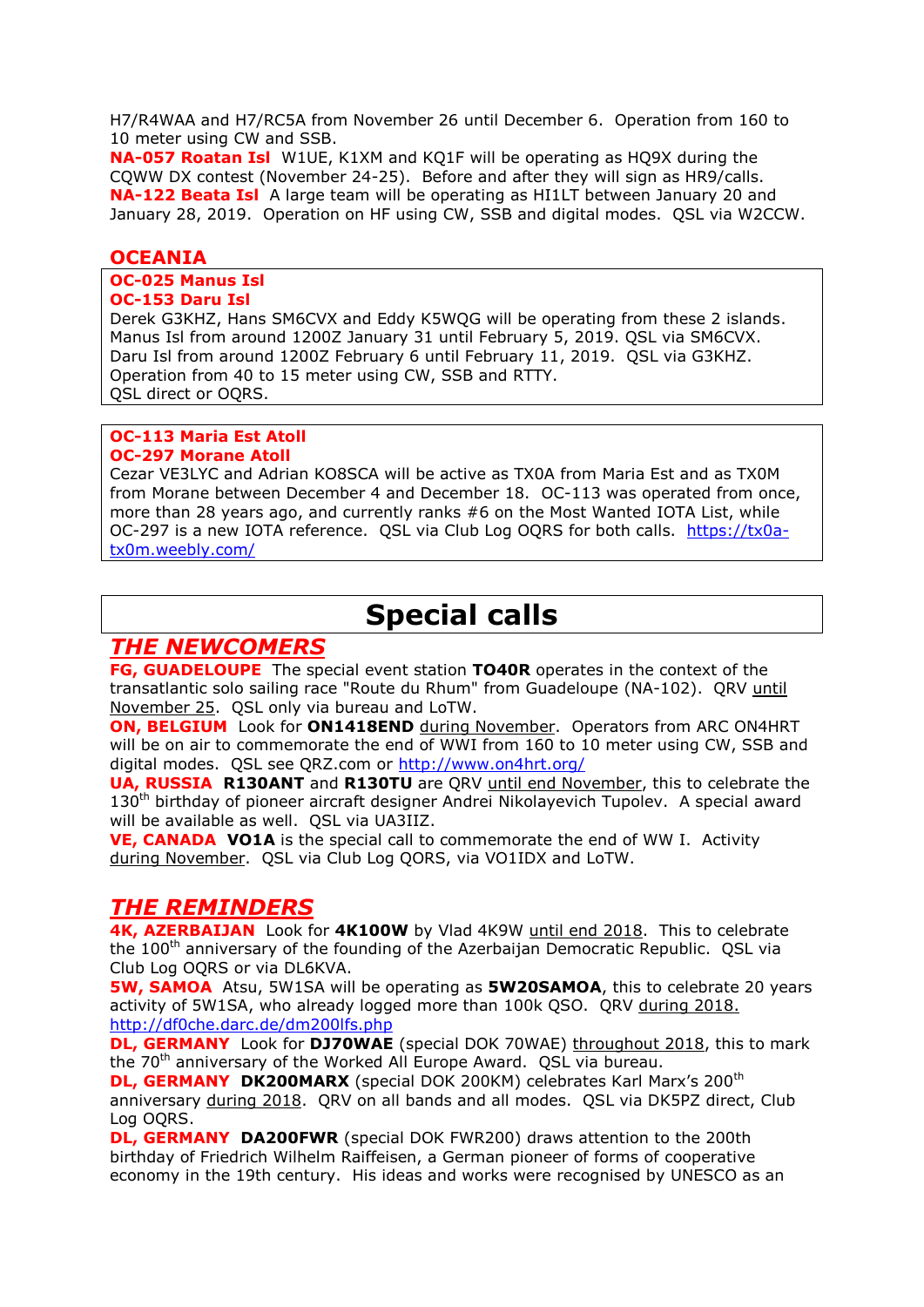Intangible Cultural Heritage in 2016. Operation until end 2018. QSL via bureau or via DK2PU direct.

**DL, GERMANY** The DARC club of Paderborn celebrates its 70<sup>th</sup> anniversary during 2018 as **DL70PADER**. QSL via bureau.

**DL, GERMANY** Railway radio operators from Paderborn are celebrating their club's 50<sup>th</sup> anniversary as **DB50EFAPB** during 2018. QSL via bureau.

**DL, GERMANY** Members of the ARC Hassberge are celebrating the 1000<sup>th</sup> anniversary of the town Zeil am Main. Operation as **DF1000ZEIL** during 2018. QSL via bureau.

**DL, GERMANY** Special call **DM900ZWI** celebrates the 900<sup>th</sup> anniversary of the city of Zwickau. QRV during 2018. QSL via DM5JBN.

**E7, BOSNIA-HERZEGOVINA** The Zajednica Radioamatera Herceg Bosne Association celebrates its 25<sup>th</sup> anniversary as **E725ZRHB** until end 2018. An award is available. OSL via E73Y. <http://www.zrhb.org/>

**EA, SPAIN** The 'Universitat Autonoma Barcelona' is celebrating its 50<sup>th</sup> anniversary as **EH3UAB** until end 2018. Operation on HF using all modes. QSL via EB3GCP, direct or bureau.

**EI, IRELAND** To commemorate the sinking of Royal Mail Ship Leinster during World War I (10 October 1918), special call **EI100MCV** is activated until end 2018, with particular activity in the weeks around the date of 10 October. This was, and still is, the single largest loss of life in the Irish sea with a total of 567 people lost. The intention is to use all modes and bands, operating on or close to frequencies ending with 18. QSL via the bureau.

**EI, IRELAND** Look for **EI50AOM** during the next months to commemorate the Tuskar Rock Air Tragedy of 1968. QSL via EI2KA.

**F, FRANCE TM5PAX** is the special call to mark the 100<sup>th</sup> anniversary of the Armistice of Compiegne that on November 11, 1918 ended fighting in WW I. Operation until November 11 on all bands and all modes. QSL via F5JQS, LoTW.

**F, FRANCE** Members of REF 63 are active with the call **TM63CDP** until November 18, drawing attention to the recognition of the Chaine des Puys as a World Heritage site. QSL via F6BDE.

**F, FRANCE** Philippe, F5PTA is active as **TM70ONU** from Lyon (France) until December  $27.$  The special call is in celebration of the 70<sup>th</sup> anniversary of the United Nations General Assembly's adoption and proclamation of the Universal Declaration of Human Rights (10 December 1948). QSL via eQSL only.

**F, FRANCE** Franck F4DTO and Patrick F4GFE are commemorating Napoleon's Battle of the Pyramids as **TM220BP** until December 15. For more information and days of activity see qrz.com. QSL via F4GFE, direct or bureau.

**F, FRANCE TM62GG** is the call to mark the 100<sup>th</sup> anniversary of World War I. Operation from Meurchin, Pas-de-Calais. Operation until December 2. QSL via F4AHN, direct or bureau.

**G, ENGLAND** Special event station **GB100ARM** is active until November 28 for the 100th anniversary of the Armistice of Compiegne that on 11 November 1918 ended fighting in World War I. QSL via bureau, or direct to G0TOC.

**G, ENGLAND** Celebrating the centenary of the Royal Air Force, **GB100RAF** will be in use from various regions in England. QRV until end March 2019. QSL via G8FC, direct. <http://www.rafars.org/raf100>

**G, ENGLAND** The Welland Valley ARS will host a number of special calls in 2018 to mark the end of World War I and in remembrance of the millions who were killed or wounded. 12 calls will be activated during entire 2018:

**GB8GW** November

**GB0AD** November 10-11 (Armistice Day)

See<http://www.arz.com/db/GB1GW> for QSL instructions and awards.

**I, ITALY** Look for **IY1EY** until end December from Loano. This to commemorate the experiments conducted by Gugliemo Marconi from his yacht 'Elettra' in the Ligurian Sea between 1919 and 1936. Operation on HF using CW and SSB. QSL via IK1QBT. <http://www.ariloano.it/>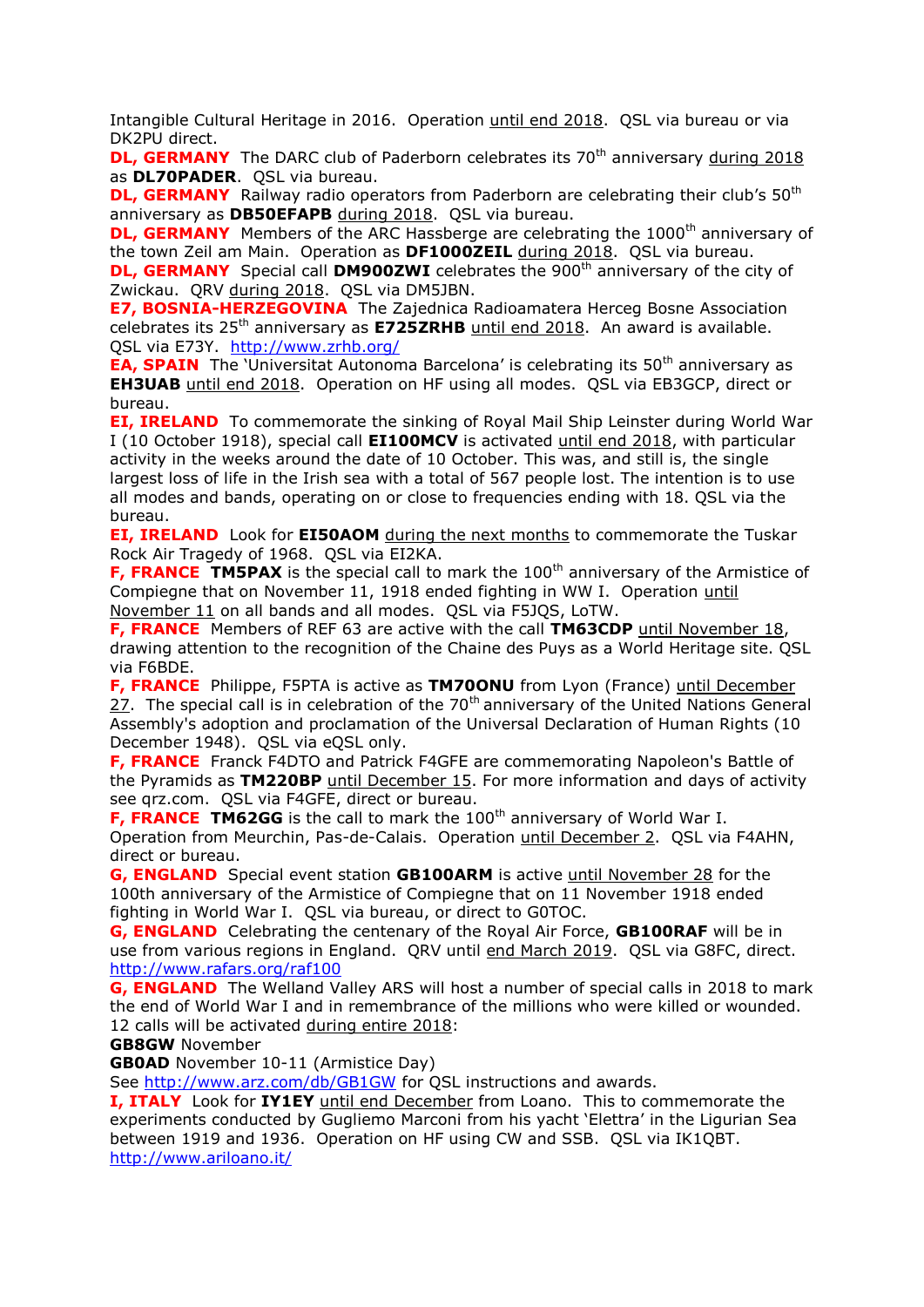**I, ITALY** Look for **II2RR** until end 2018 to mark the 70<sup>th</sup> anniversary of the first issue of RadioRivista, Associazione Radioamatori Italiani's monthly journal. QSL via IK2VUC. **I, ITALY** Look for **II0GM** by Giovanni I0KQB, this to commemorate G. Marconi. Activity during 2018. QSL via I0KQB, direct only.

**I, ITALY** ARI Fidenza will use a number of special calls during 2018 to honour 12 of 'the most eminent scientists who have given a fundamental contribution to the theoretical, experimental and technological development of the Radio Communications technology' **II4HNR** (Joseph Henry) during November

**II4FRD** (Michael Faraday) during December

QSL for all calls via IQ4FE, bureau or direct. For more information see <http://www.arifidenza.it/>

**ISO, SARDINIA** Simone, ISOAFM is using the special call **IROFOC** to celebrate the 80<sup>th</sup> anniversary of the First Class CW Operators' Club. Operation until end 2018. QSL via IS0AFM, direct or LoTW.

**JA, JAPAN 8J20GAKI** celebrates the 100<sup>th</sup> anniversary of Ogaki City until February 28, 2019. QSL will be sent automatically via bureau, direct goes to JJ2ONH.

**JA, JAPAN 8N0400N** is celebrating the founding of the city Nagaoka 400 years ago. Operation during 2018. QSL via bureau.

JA, JAPAN 8J1KZ is celebrating the 70<sup>th</sup> anniversary of Kanazawa Ward on the air. Activity until end February 2019. QSL via bureau.

**JA, JAPAN 8J4B** is celebrating the construction of the Seto Ohashi Bridge 30 years ago. Operation until November 30. QSL via bureau.

**LA, NORWAY** Look for **LM90C**, **LM90HQ** and **LM90NRRL** throughout 2018 to celebrate the 90<sup>th</sup> anniversary of the Norsk Radio Relae Liga, the Norwegian IARU Society. OSL via bureau.

**LZ, BULGARIA** Once again, Radio Club Blagovestnik (LZ1KCP) is using 12 calls during 2018 to honour as many different Bulgarian saints:

**LZ33MM** November

**LZ532PSO** December

All details for award and QSL via<http://www.lz1kcp.com/>

**OE, AUSTRIA** Austrian amateurs may use the prefix **OE100** until November 13. This to mark the 100<sup>th</sup> anniversary of the Austrian Republic.

**OE, AUSTRIA OE32EUDXF** is the special call by Jo, OE4VIE to celebrate the 32<sup>nd</sup> anniversary of the European DX Foundation. QRV until November 17. QSL via LoTW or via bureau. <http://www.eudxf.de/>

**OH, FINLAND** Santa's Radio Club will again be active as **OH9S** between December 1-8 from the Arctic Circle. Operation mainly from 80 to 6 meter using all modes with FT8. More on<https://oh9s.fi/> or<https://fb.me/oh9santa>

**OH, FINLAND OG60F** is the special call to celebrate the 60<sup>th</sup> anniversary of the radio club from Pori. Activity during 2018. For more info see

<http://teljanradioamatoorit.dy.fi/?OG60F>

**OM, SLOVAK REP OM80PAR** is the special call to celebrate the 80<sup>th</sup> anniversary of the city Partizanske. Operated by members of the Radioklub KAPA until end 2018. QSL via OM3PA.

**OM, SLOVAK REP** Members of the radio club Horec will be operating as **OM75TESLA** to commemorate Nikola Tesla's death 75 years ago until end 2018. QSL via OM3KHT, direct or bureau.

**PA, THE NETHERLANDS** Celebrating the 32<sup>nd</sup> anniversary of the European DX Foundation (http://www.eudxf.de/), nine special calls will be active from The Netherlands during November: **PA32EUDXF**, **PB32EUDXF**, **PC32EUDXF**, **PD32EUDXF**,

**PE32EUDXF**, **PF32EUDXF**, **PG32EUDXF**, **PH32EUDXF** and **PI32EUDXF**. QSL via PA1AW (OQRS will be available after the operations).

**PA, THE NETHERLANDS** The 11 Cities Marathon will be held during entire 2018 to celebrate the city of Leeuwarden, European Capital of Culture for 2018. Look for **PF2018STA** (Stavoren) November

All cities during December

QSL via LoTW, Club Log OQRS or via PA0MBD. A number of awards will be available.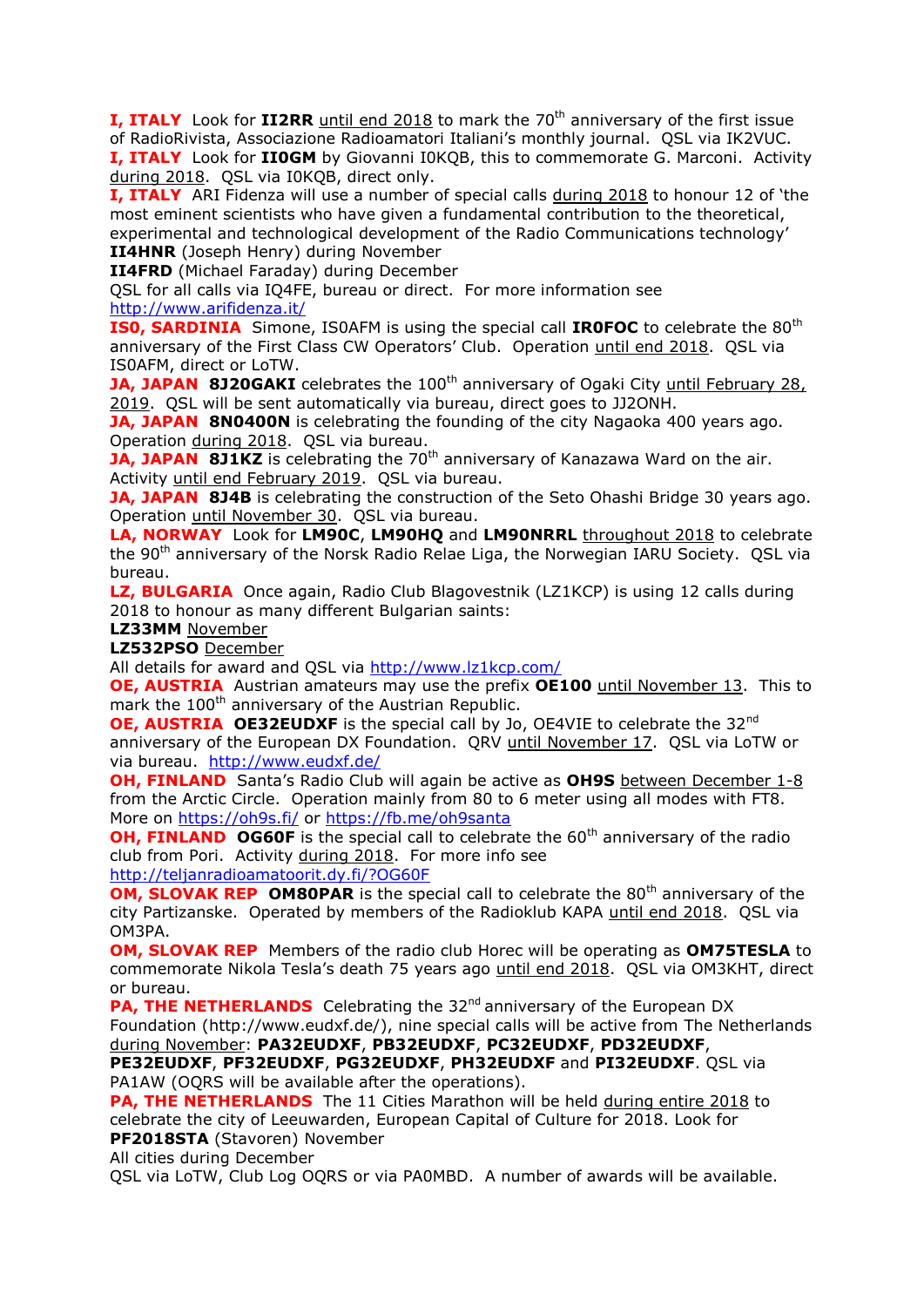<http://hamecc2018.eu/>

**S5, SLOVENIA S590RTVS** is operating until end 2018 to celebrate 90 years of radio and 60 years of television shows broadcasting by Radiotelevizija Slovenija, the country's national public broadcasting company. All QSO will be confirmed automatically, LoTW. **SP, POLAND** The 100th anniversary of Poland's independence is celebrated with the following callsigns until November 11: **SN100L, SN100JH, SN100S, SN100RD, SN100RB, SN100JP, SN100IP, SN100PW, SN100PS** and **SN100ID**.

[https://pzk.org.pl/print.php?type=N&item\\_id=4248](https://pzk.org.pl/print.php?type=N&item_id=4248)

**SP, POLAND** Another activity to celebrate 100 years of Poland's independence is **SP100PAZ**, active until the end of the year. QSL via bureau, LoTW.

**SP, POLAND** The town Wolcieszow (WW Loc. JO70xw, SPPA D-ZT, PGA ZT01) was founded 750 years ago. This is celebrated with the call **SO750W** until the end of the year. QSL via LoTW and eQSL.

**VK, AUSTRALIA VI100PEACE**, as well as State and Territory special event callsigns **VI#PEACE** and **VI#LWF** (where the suffix stands for Lest We Forget), are active until November 11 to commemorate the centenary of the Armistice agreement that ended the hostilities in World War I. OSLs will be online only, see<https://www.silvertrain.com.au/> **YL, LATVIA** In celebration of the Latvian State centenary, five special calls are active until November 18 from the capital city of Riga (**YL100R**) and the country's four historical regions of Kurzeme (**YL100K**), Latgale (**YL100L**), Vidzeme (**YL100V**) and Zemgale (**YL100Z**). QSLs via Club Log's OQRS and LoTW. See http://www.lral.lv/yl100/ for complete information on the award programme.